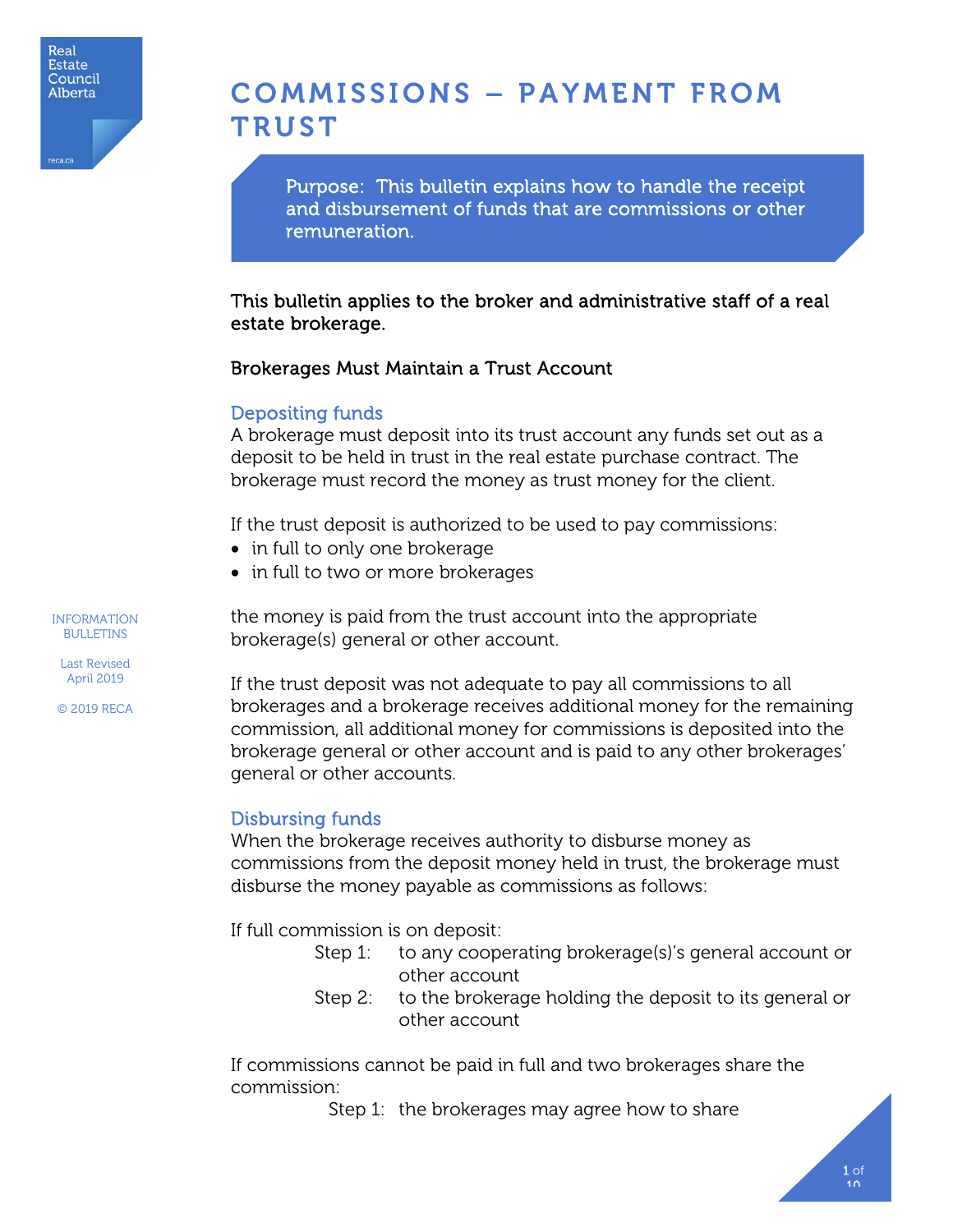Step 2: if they do not agree, the brokerage holding trust money must immediately deposit the money in a lawyers trust account until the matter is resolved

A brokerage must not pay any personal or general office expenses from a trust account.

If there are insufficient funds held in trust to pay all monies owed to other brokerages, then brokerages must pay any cooperating brokerages first, then pay any referrals.

If there are multiple referral payments owed, and there are insufficient funds in trust to pay those referrals, the brokerage that signed a referral agreement first will be paid from trust first.

#### "Other" accounts

Some brokerages may wish to designate an "other account" for commissions. The brokerage may choose to use this "other" account to disburse commissions to the brokerage's industry professionals. For the purposes of the *Real Estate Act*, the Real Estate Council of Alberta considers "other" accounts as general brokerage accounts. With authority, brokerages may disburse money from the brokerage's trust account into the general or other account in payment of commissions to the brokerage.

INFORMATION **BULLETINS** 

Last Revised April 2019

© 2019 RECA

For the purpose of the following diagrams, brokerages who designate a general account or "other account" as a commission account can replace the term "general" or "other" account with "commission account" if they choose.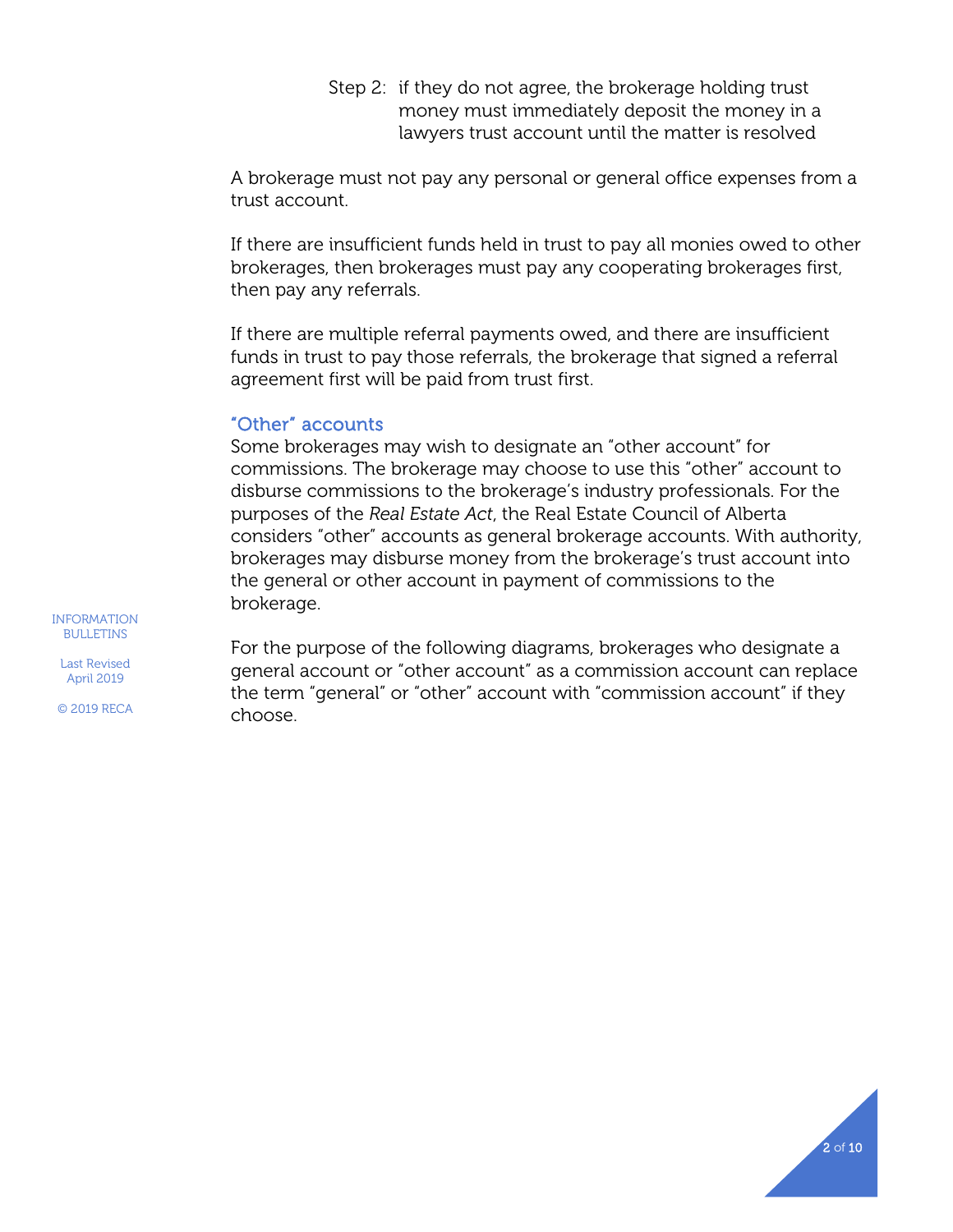#### Examples

#### 1. Deposit in trust equals commission owed to two co-operating brokerages

Brokerage A enters into a seller representation agreement. The commission is \$10,000 with \$5,000 offered to any cooperating brokerage. Brokerage B finds a buyer for the property. The buyer and seller reach an agreement with Brokerage A holding a trust deposit of \$10,000. The deal closes and \$10,000 commissions are payable by the client to Brokerage A. Brokerage A receives notice from the client/lawyer to use the \$10,000 in trust to pay the commissions. Brokerage A owes \$5,000 to Brokerage B.

Application of Rule 97: Brokerage A pays Brokerage B \$5,000 immediately out of Brokerage A's trust account, directly into Brokerage B's general or other account as a commission payment. Brokerage A draws the remaining \$5,000 from Brokerage A's trust account and pays this into its general or other account for payment of commissions.

This diagram illustrates the scenario.



INFORMATION BULLETINS

Last Revised April 2019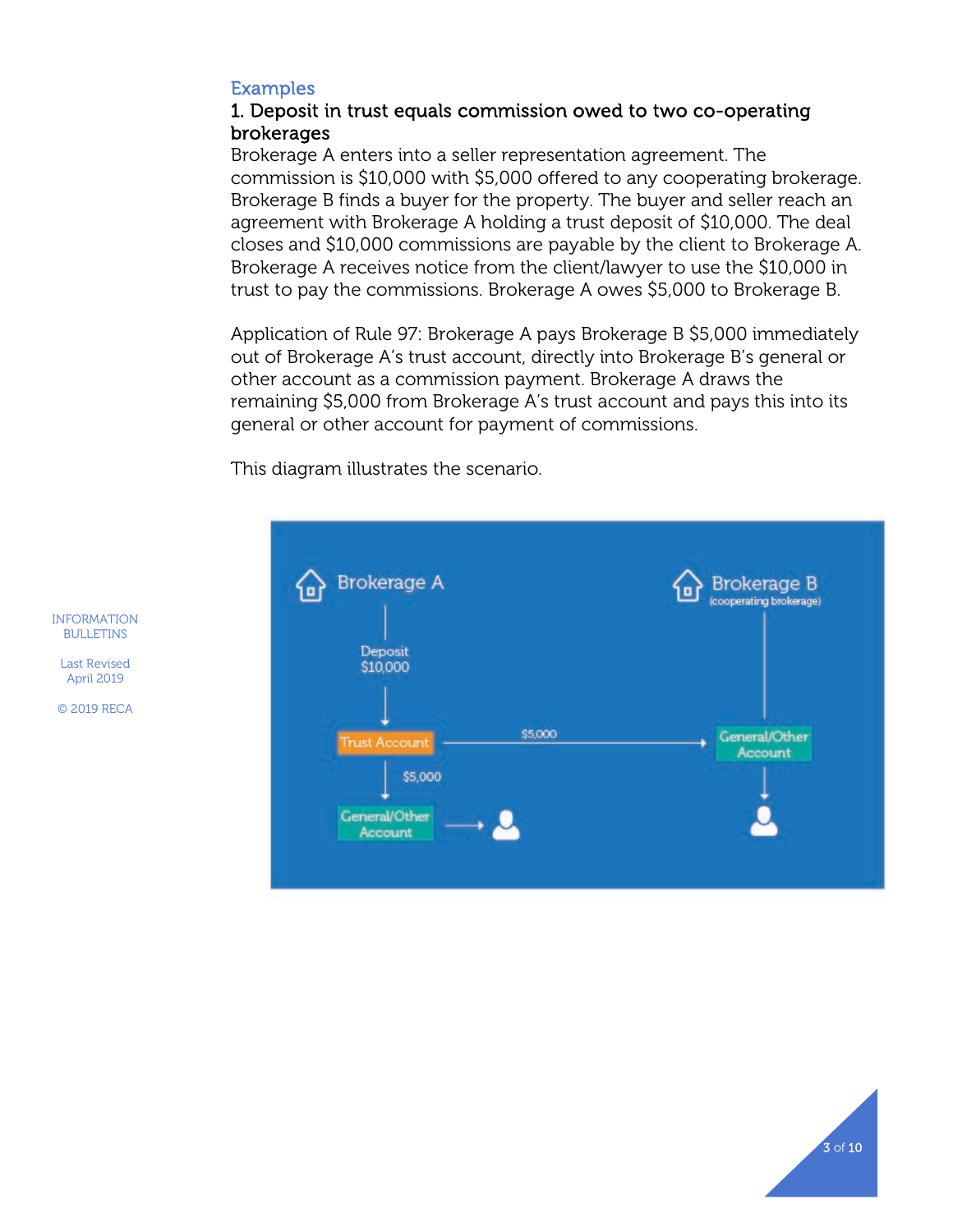#### 2. Deposit in trust is less than commissions owed to two brokerages

Brokerage A enters into a seller representation agreement. Commissions are 5% of the selling price with 2.5% of the selling price to pay any cooperating brokerage. Brokerage B finds a buyer for the property. The buyer and seller reach an agreement with a trust deposit of \$500 held by Brokerage A. The deal closes and \$5,000 commissions are payable to Brokerage A. Brokerage A receives notice from the client/lawyer to use the \$500 in trust to pay the commissions. The client pays an additional \$4500 to brokerage A to satisfy the commissions owing. Brokerage A owes \$2,500 to Brokerage B.

Application of Rule 97: Brokerage A pays \$500 from its trust account immediately to Brokerage B's general or other account. Brokerage A deposits the \$4,500 paid by the client into Brokerage A's general or other account. Brokerage A pays Brokerage B the remaining \$2,000 owed to Brokerage B's general or other account. Brokerage A has \$2,500 remaining in its general or other account for its commissions.

This diagram illustrates the scenario.



INFORMATION BULLETINS

Last Revised April 2019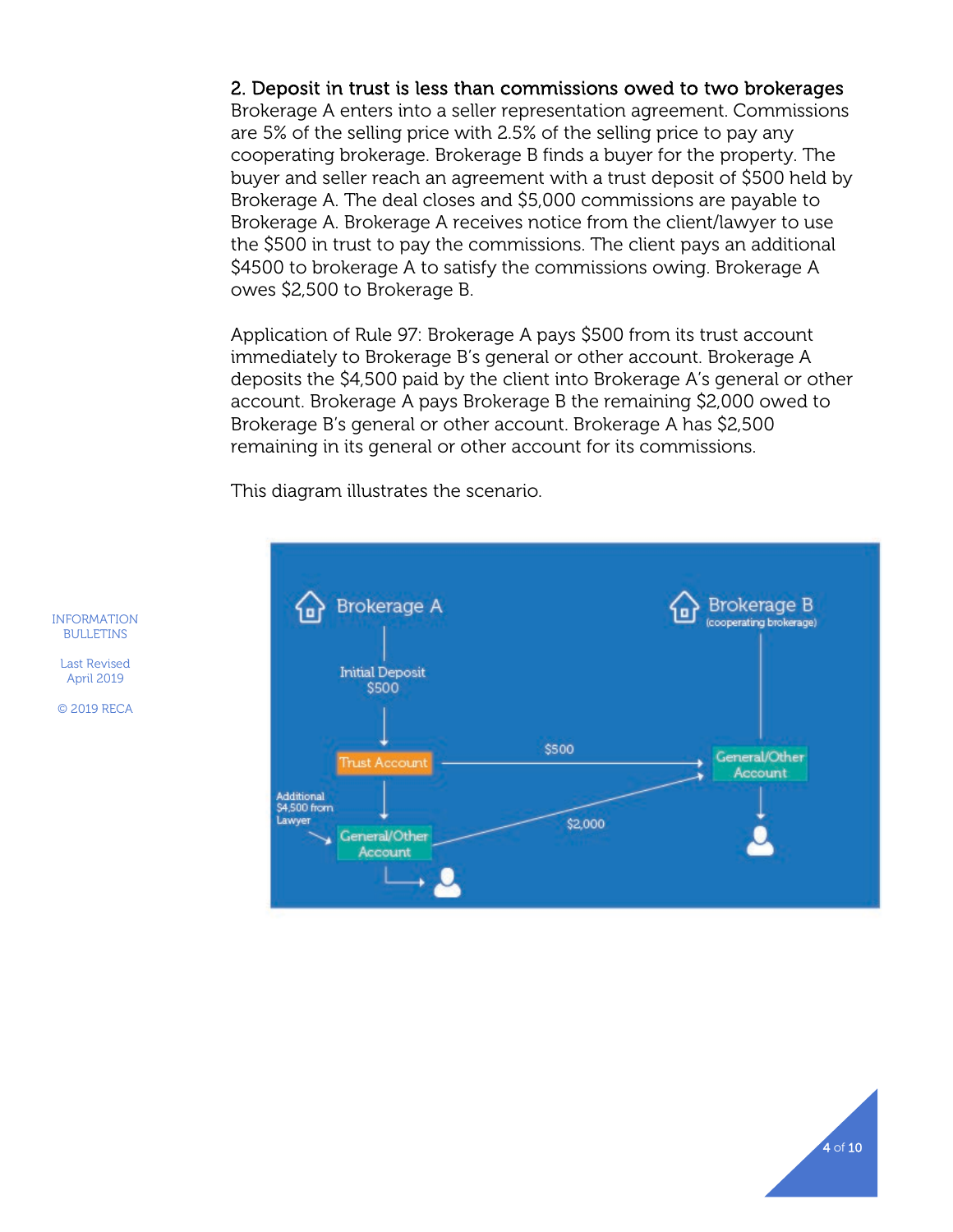### 3. Deposits paid are greater than commissions owed in transaction brokerage

Brokerage A enters into a seller representation agreement. Commissions are 7% of the selling price. Brokerage A finds a buyer for the property. The buyer and seller reach an agreement with a trust deposit of \$10,000 held by Brokerage A. Brokerage A receives notice from the client for Brokerage A to pay \$3,000 from trust to the client's lawyer and to maintain the balance of \$7,000 for commissions. The deal closes and the Brokerage A receives notice from the client to use the \$7,000 in trust to pay the commissions.

Application of Rule 97: Brokerage A draws \$7,000 from the trust account and pays it into its general or other account in payment of commissions.



This diagram illustrates the scenario.

INFORMATION **BULLETINS** 

Last Revised April 2019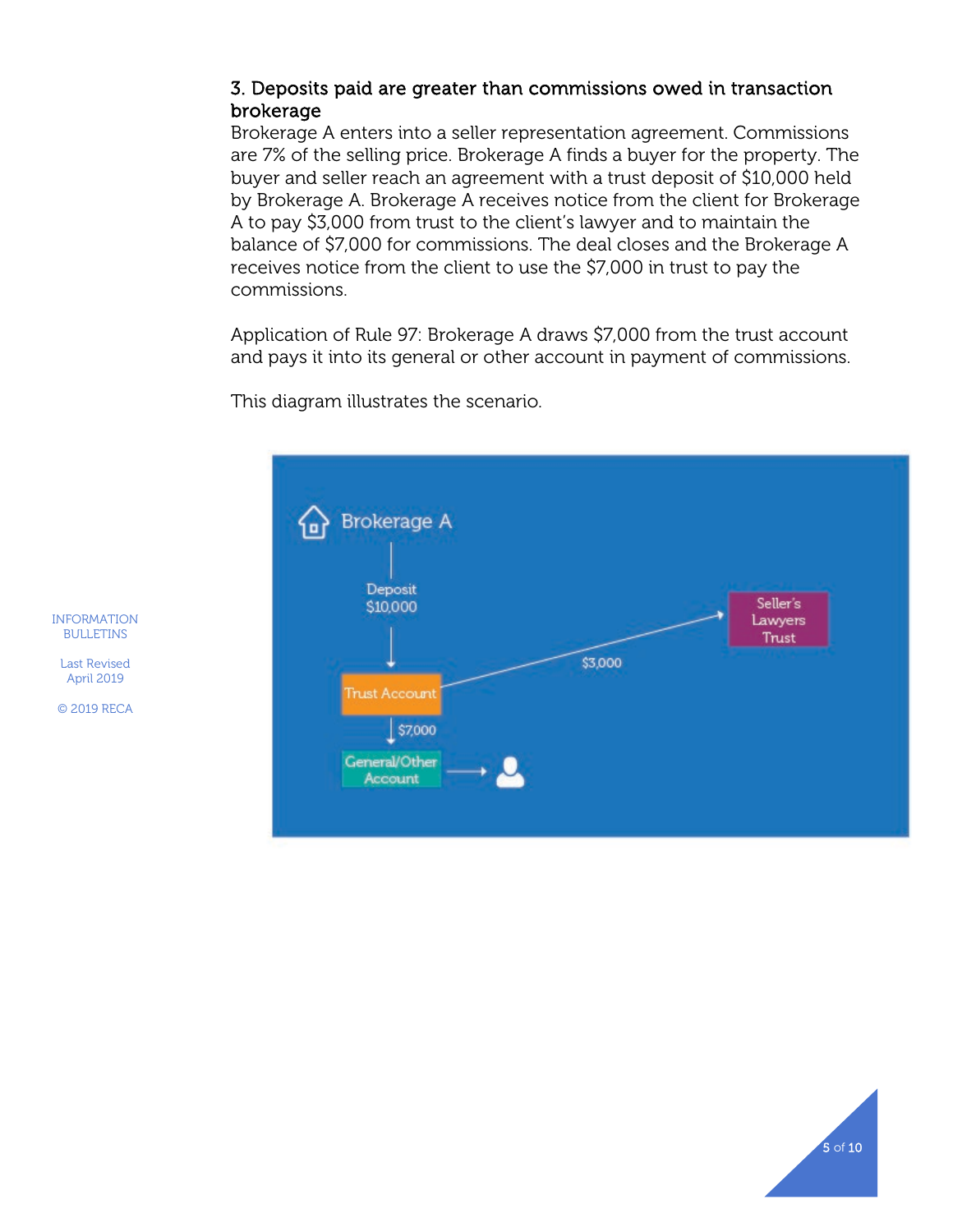#### 4. Deposit paid is less than commissions owed

Brokerage A enters into a seller representation agreement. Commissions are 7% of the selling price. Brokerage A finds a buyer. The buyer and seller reach an agreement with a trust deposit of \$5,000 held by Brokerage A. The deal closes and commissions are \$7,000. The client pays Brokerage A an additional \$2,000 for commissions. Brokerage A receives notice from the client/lawyer to use the \$5,000 in trust to pay the commissions.

Application of Rule 97: Brokerage A draws the \$5,000 from trust into the general or other account to pay commissions. Brokerage A deposits the \$2,000 received from the client into Brokerage A's general or other account.

This diagram illustrates the scenario.



INFORMATION BULLETINS

Last Revised April 2019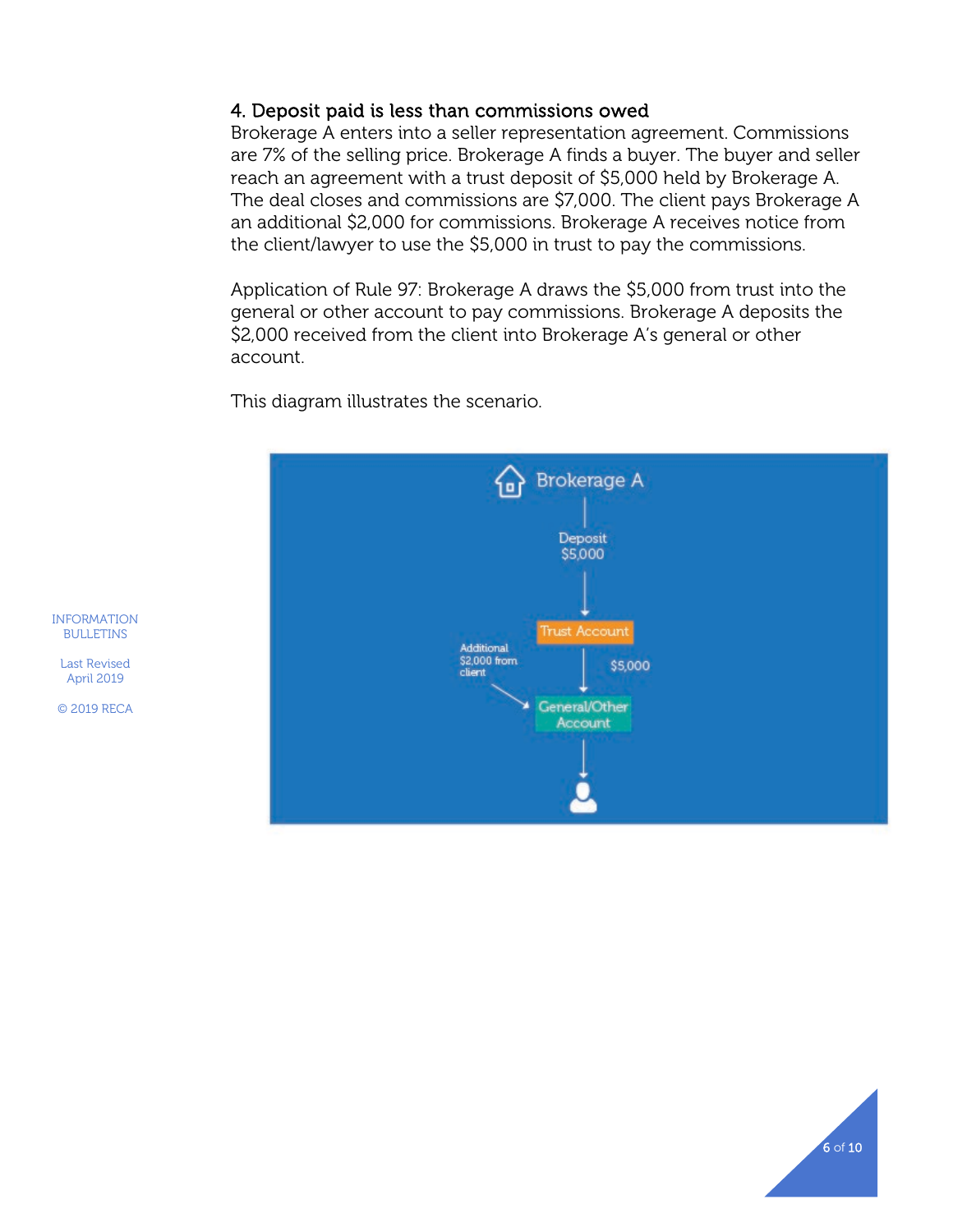#### 5. Commissions to referring and cooperating brokerage for seller client

Brokerage A refers a seller to Brokerage B. Brokerage A and B agree to a 30% referral fee of Brokerage B's portion of the commission. Brokerage B enters into a Seller Representation Agreement. The commissions are \$10,000 with \$5,000 for any cooperating brokerage. Brokerage C finds a buyer for the property. The buyer and seller reach an agreement with a trust deposit of \$5,000 held by Brokerage B. The deal closes and commissions are \$10,000 payable to Brokerage B. Brokerage B receives notice to use the \$5,000 deposit for commissions. Brokerage B receives a cheque from the client for \$5,000 for the balance of commissions. Brokerage B owes \$5,000 to brokerage C and \$1,500 to brokerage A.

Application of Rule 97: The initial \$5,000 deposit is in Brokerage B's trust account. Brokerage B deposits the additional \$5,000 for commissions to its general/other account. Brokerage B pays Brokerage C the \$5,000 owed directly from its trust account into Brokerage C's general or other account. Brokerage B then pays the \$1,500 referral fee from its general or other account into Brokerage A's general or other account, and the remainder in its general or other account is for payment of commissions to its own industry professionals.

This diagram illustrates the scenario.



INFORMATION BULLETINS

Last Revised April 2019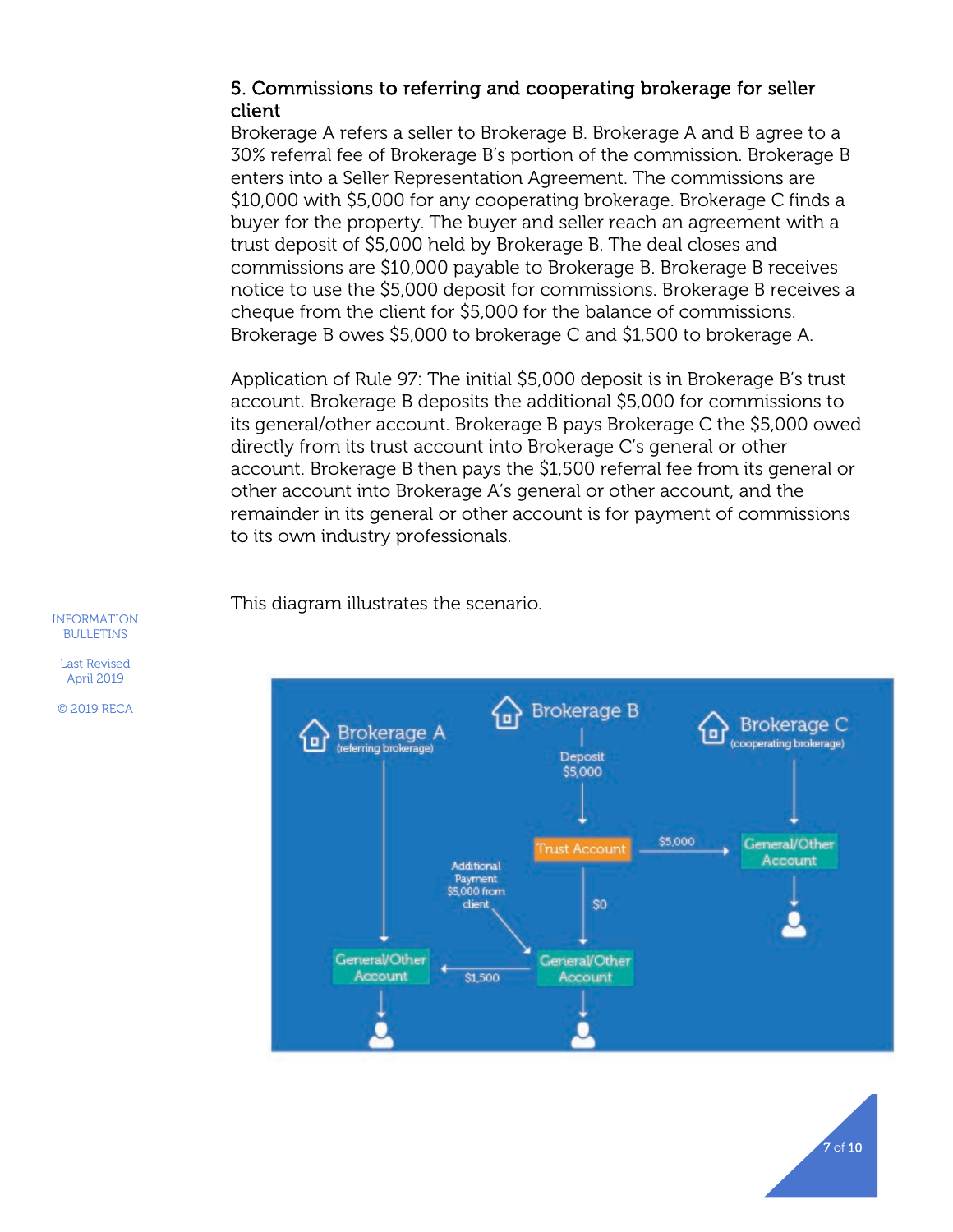#### 6. Commissions to referring and cooperating brokerages for buyer clients

Brokerage C enters into a Seller Representation Agreement with commissions of \$7,000. Brokerage C offers \$3,500 to a cooperating brokerage. Brokerage A refers buyer clients to Brokerage B. Brokerage A and B agree to a 30% referral fee. Brokerage B finds a property for the buyer. The buyer and seller reach an agreement with a trust deposit of \$5,000 held by Brokerage C. The deal closes and commissions of \$7,000 are payable to Brokerage C. Brokerage C receives notice to use the \$5,000 deposit for commissions. Brokerage C receives a cheque for \$2,000 from the seller's lawyer for the balance of commissions. Brokerage C owes \$3,500 in commissions to Brokerage B. Brokerage B owes a referral fee of \$1,050 to Brokerage A.

Application of Rule 97: Brokerage C deposits the \$2,000 received from the seller's lawyer in its general or other account. Brokerage C pays \$3,500 from the \$5,000 deposit it holds in trust directly to Brokerage B's general or other account. Brokerage C draws the remaining \$1,500 from the trust account into its general or other account. Brokerage B pays the \$1,050 owed to Brokerage A directly from its general or other account to Brokerage A's general or other account. Brokerage C uses the funds in its general or other account to pay commissions owed to its industry professionals.

This diagram illustrates the scenario.



INFORMATION BULLETINS

Last Revised April 2019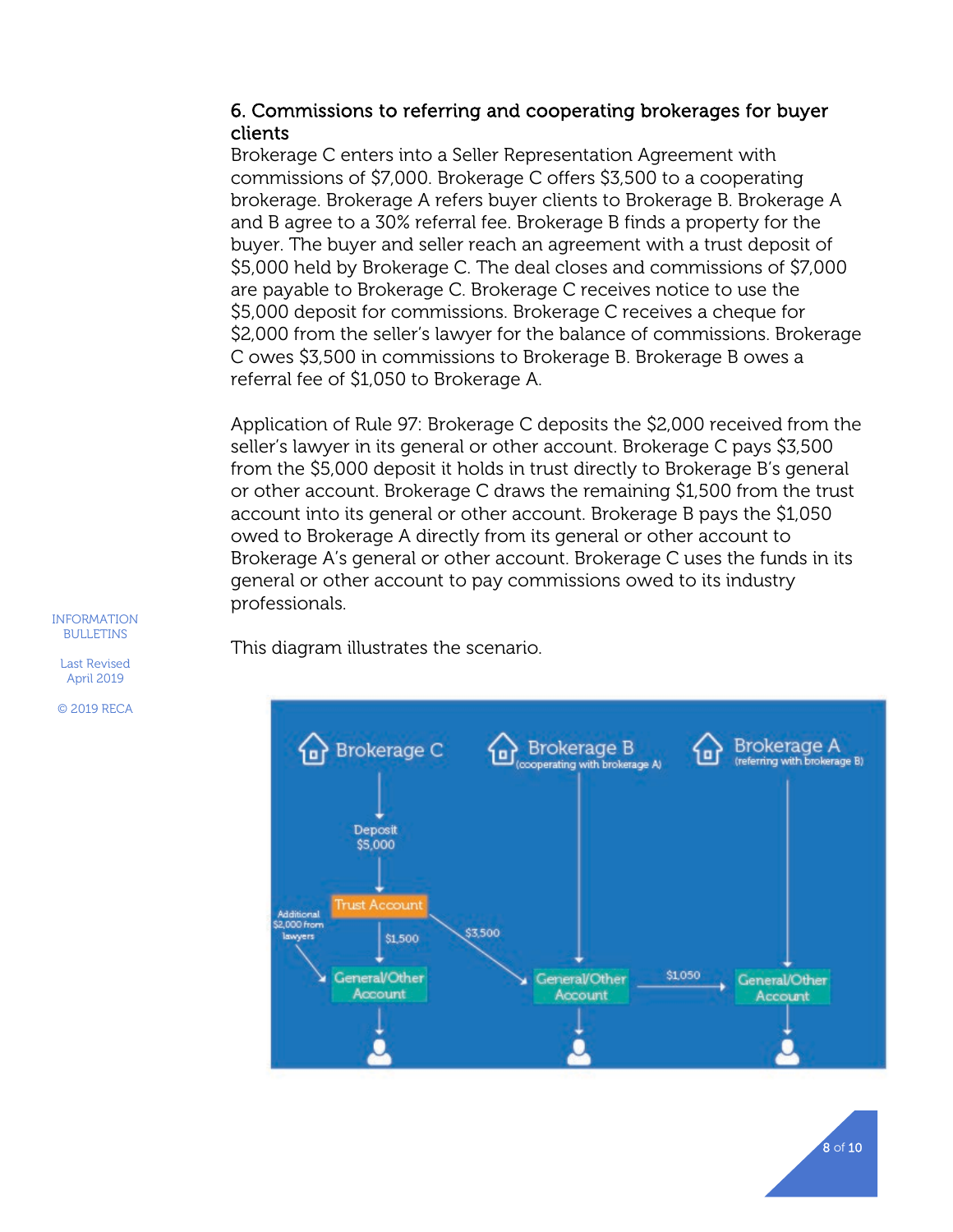#### 7. Commissions to cooperating and referring brokerages when trust deposit is not sufficient to cover commissions

Brokerage A refers seller clients to Brokerage B. Brokerage A and B agree to a 20% referral fee of Brokerage B's portion of commissions. Brokerage B enters into a Seller Representation Agreement. Brokerage C brings a buyer for the property. The buyer and seller reach an agreement with a trust deposit of \$5,000 held by Brokerage B. The deal closes and commissions of \$7,500 are payable to Brokerage C, and \$7,500 commissions are owed to the listing brokerage. The Seller's lawyer pays Brokerage B \$10,000 for commissions directly into Brokerage B's general or other account, making \$15,000 available to pay all commissions and referral fees. Brokerage B receives notice to use the \$5,000 deposit for commissions. Brokerage B pays Brokerage C \$5,000 directly from Brokerage B's trust account into Brokerage C's general or other account. Brokerage B pays the remaining \$2,500 owed to Brokerage C from their general or other account into Brokerage C's general or other account. Brokerage B pays a referral fee of \$1,500 to Brokerage A from their general or other account into Brokerage A's general or other account.

Application of Rule 97: Brokerage B deposits the \$10,000 received from the seller's lawyer in its general or other account. Brokerage B pays \$5,000 from the \$5,000 deposit it holds in trust directly to Brokerage C's general or other account. Brokerage B pays the remaining \$2,500 owed to Brokerage C from the general or other account into Brokerage C's general or other account. Brokerage B then pays the \$1,500 owed to Brokerage A directly from its general or other account to Brokerage A's general or other account. Brokerage B uses the remaining funds in its general or other account to pay commissions owed to its industry professionals.

This diagram illustrates the scenario.



INFORMATION BULLETINS

Last Revised April 2019 © 2019 RECA